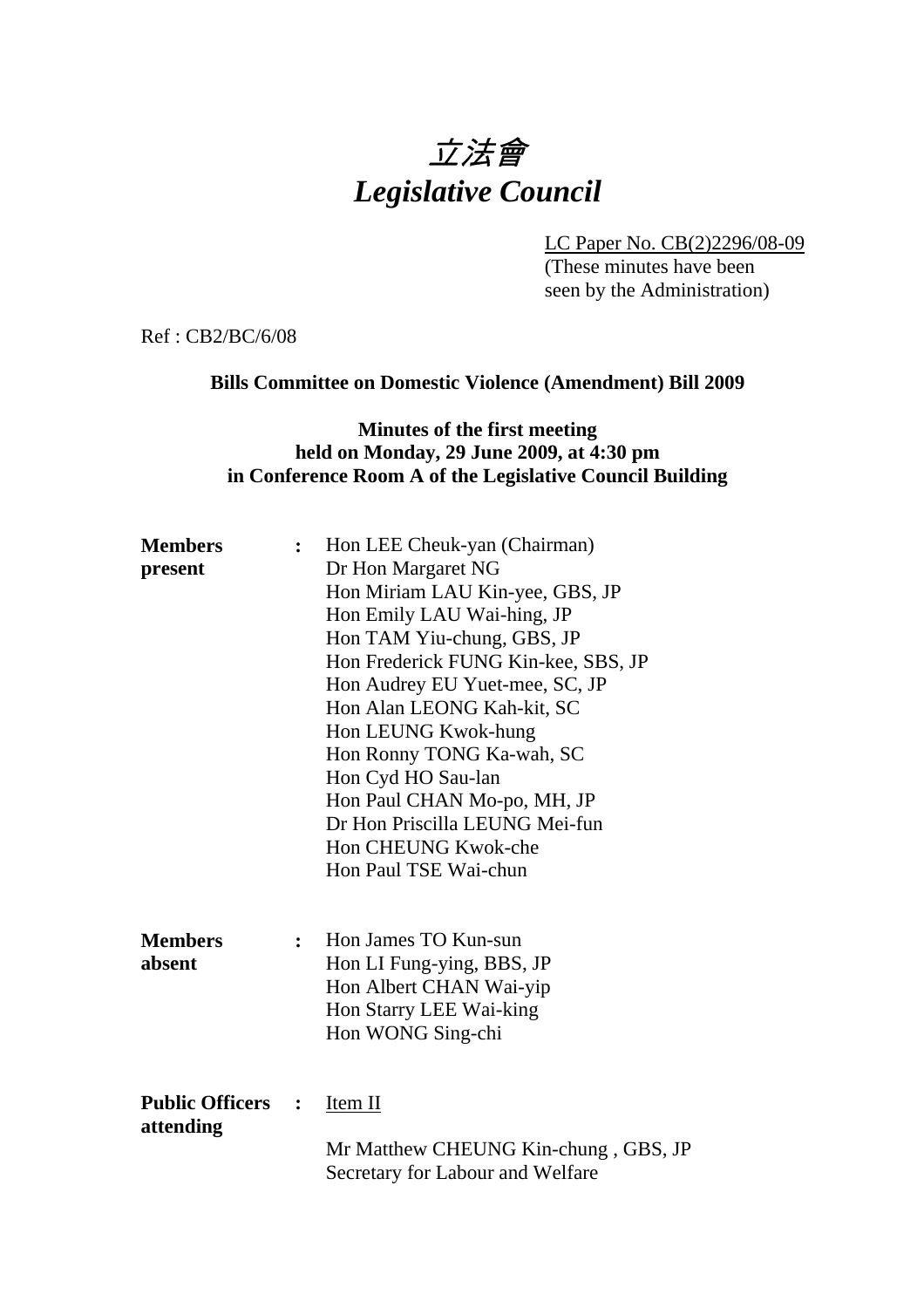|                               |                | Miss Eliza LEE<br>Deputy Secretary for Labour and Welfare (Welfare) 1                      |
|-------------------------------|----------------|--------------------------------------------------------------------------------------------|
|                               |                | Mrs Alison LAU<br>Principal Assistant Secretary for Labour and Welfare<br>(Welfare) 2      |
|                               |                | Ms Zandra MOK<br>Political Assistant to Secretary for Labour and Welfare                   |
|                               |                | Mrs Anna MAK<br><b>Assistant Director for Social Welfare</b><br>(Family and Child Welfare) |
|                               |                | Ms Fanny IP<br>Senior Assistant Law Draftsman                                              |
| <b>Clerk</b> in<br>attendance | $\ddot{\cdot}$ | Miss Betty MA<br>Chief Council Secretary (2) 4                                             |
| <b>Staff</b> in<br>attendance | $\ddot{\cdot}$ | Mr YICK Wing-kin<br><b>Assistant Legal Adviser 8</b>                                       |
|                               |                | <b>Miss Florence WONG</b><br>Senior Council Secretary (2)5                                 |
|                               |                | Miss Maggie CHIU<br>Legislative Assistant (2)4                                             |
|                               |                |                                                                                            |

#### Action

# **I. Election of Chairman**

1. Mr LEE Cheuk-yan was elected Chairman of the Bills Committee.

2. The Bills Committee accepted Mr LEUNG Kwok-hung's application for late membership in accordance with Rule 23 of the House Rules.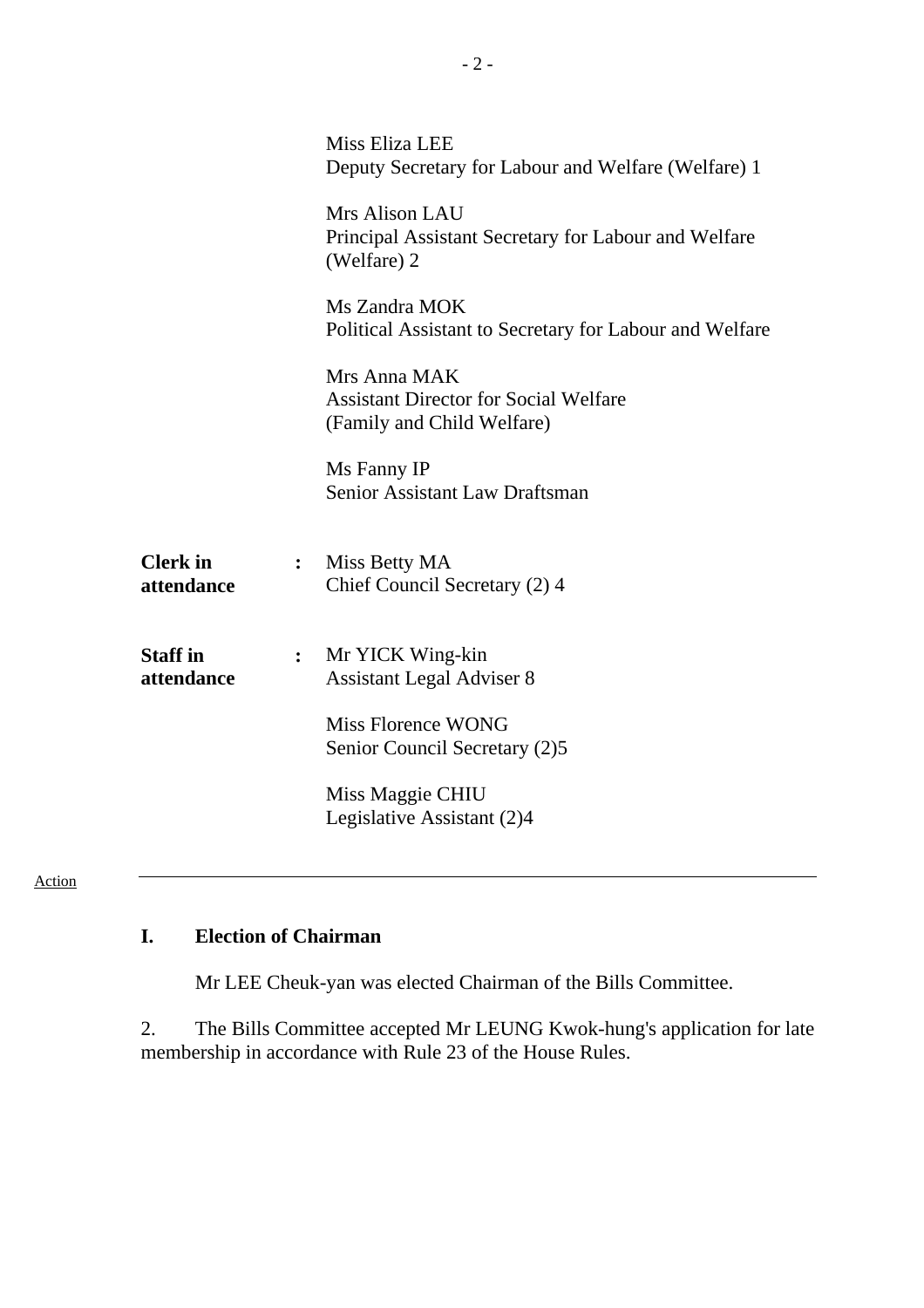Action

Clerk

#### **II. Meeting with the Administration**

[The Bill, Legislative Council Brief, LC Paper Nos. LS86/08-09 and CB(2)1982/08-09(01) to (02)]

- 3. The Bills Committee deliberated (index of proceedings attached at **Annex**).
- Admin 4. The Administration was requested to
	- (a) consider the need to retain "as a couple" in the proposed definition of "cohabitation relationship", as the term seemed to be redundant;
	- (b) review the proposed definition of "cohabitation relationship" to spell out explicitly that persons who were in marital relationship would be excluded from the application of new section 3B and, in this context, review the need for the proposed definition of "party to a cohabitation relationship";
	- (c) review and refine the factors listed in the new section  $3B(2)$  for the court to take into account in determining whether a relationship in question amounted to a cohabitation relationship as specified under the Amendment Bill for the future application of the Domestic Violence Ordinance (DVO); and
	- (d) review the new section  $3B(2)(h)$ , as it appeared that a reference to "with normal perception" might be overlapping with the concept of "a reasonable person" and thus redundant.

5. Ms Cyd HO recapitulated to members that during the scrutiny of the Human Organ Transplant (Amendment) Bill 2001, concern about transplant applications involving homosexual couples was raised, and the Administration had agreed to put on record in the speech during the resumption of Second Reading debate on the Bill the proper interpretation of section 2A of the Human Organ Transplant Regulation in respect of same sex marriages or civil partnership registered outside Hong Kong. Ms HO requested the Clerk to circulate the relevant record to members for reference.

ALA 6. The Assistant Legal Adviser was requested to provide information on the case law regarding the factors taken into account by the court in determining whether a relationship in question amounted to a cohabitation relationship.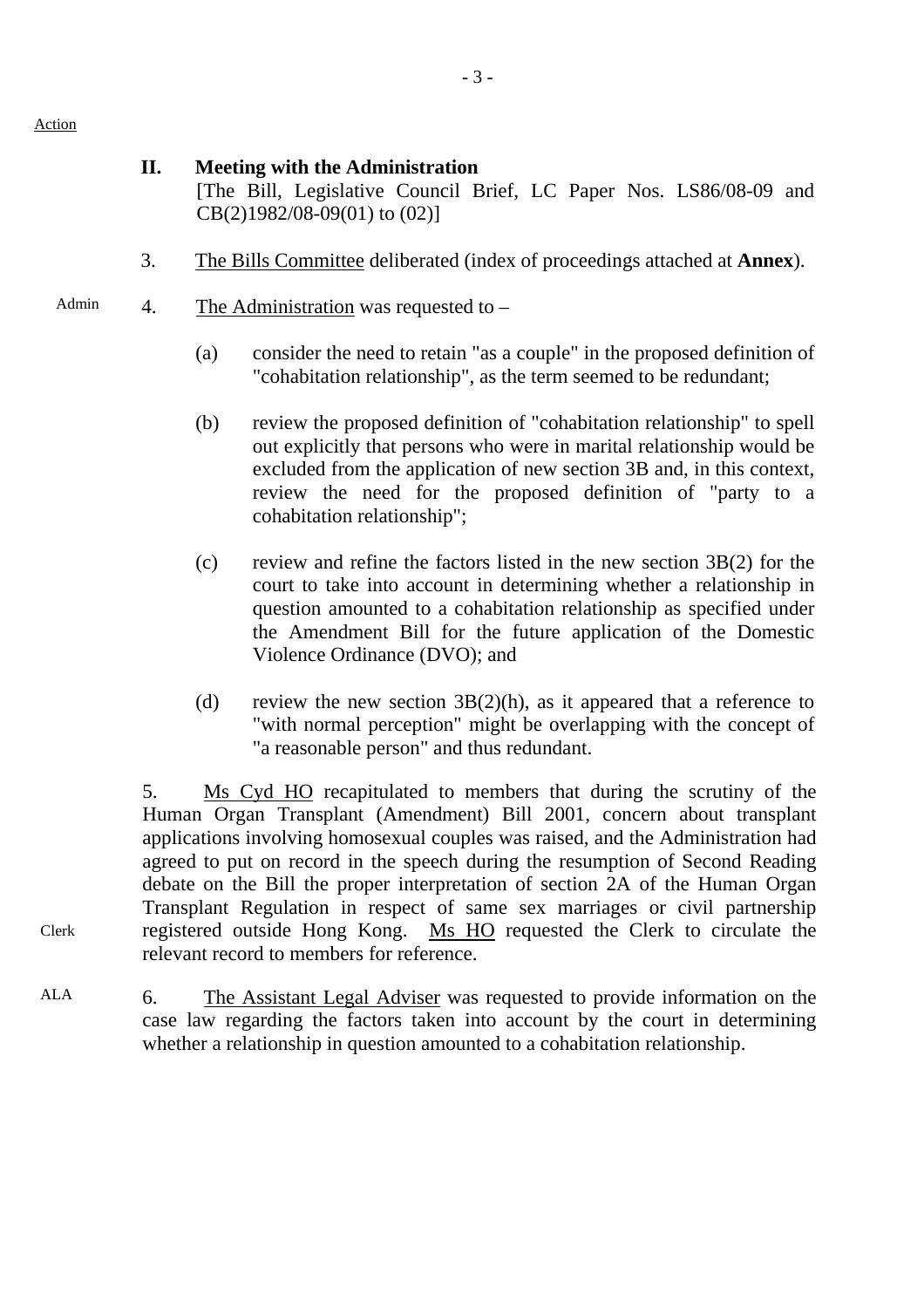# **III. Date of next meeting**

7. Members agreed to receive views from deputations on the Bill in July 2009. An invitation for views would be posted on the LegCo website. Members further agreed that deputations who attended the special meetings of Panel on Welfare Services on 10 and 23 January 2009 to give views on the proposed amendments to DVO would also be informed of the arrangement.

8. There being no other business, the meeting ended at 6:30 pm.

Council Business Division 2 Legislative Council Secretariat 28 July 2009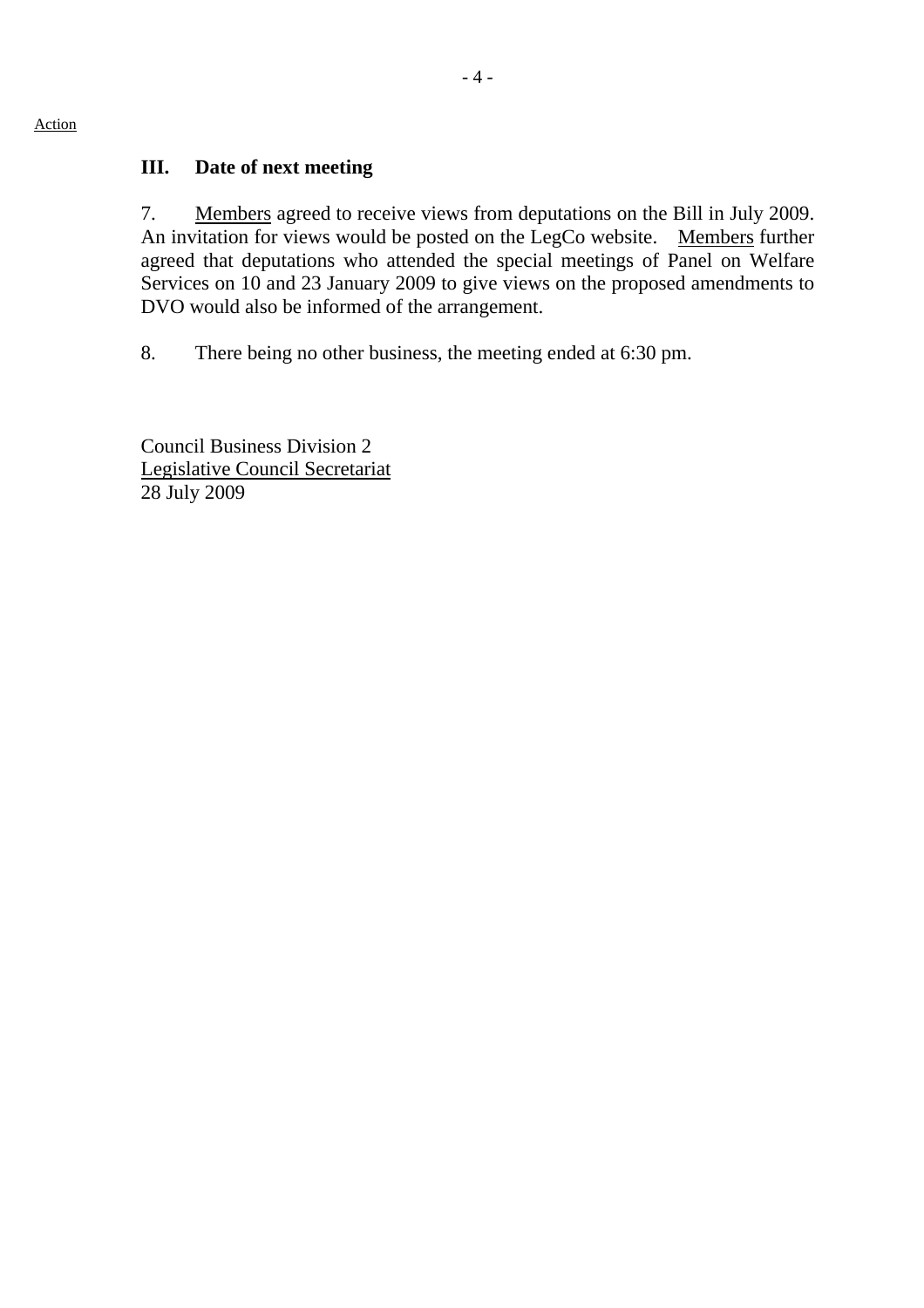#### **Annex**

# **Proceedings of the first meeting of the Bills Committee on Domestic Violence (Amendment) Bill 2009 on Monday, 29 June 2009, at 4:30 pm in Conference Room A of the Legislative Council Building**

| <b>Time marker</b>                   | Speaker(s)                                                                                                   | Subject(s)                                                                                                                                                                                                                                                                                                                                                                                        | <b>Action</b><br>required |  |  |
|--------------------------------------|--------------------------------------------------------------------------------------------------------------|---------------------------------------------------------------------------------------------------------------------------------------------------------------------------------------------------------------------------------------------------------------------------------------------------------------------------------------------------------------------------------------------------|---------------------------|--|--|
| Agenda item I - Election of Chairman |                                                                                                              |                                                                                                                                                                                                                                                                                                                                                                                                   |                           |  |  |
| $000000 - 000140$                    | Hon LEE Cheuk-yan<br>Ms Emily LAU<br>Dr Margaret NG                                                          | <b>Election of Chairman</b>                                                                                                                                                                                                                                                                                                                                                                       |                           |  |  |
| $000141 - 00322$                     | Chairman<br>Mr LEUNG Kwok-hung<br>Ms Emily LAU<br>Clerk                                                      | Application for late membership made by Mr LEUNG<br>Kwok-hung                                                                                                                                                                                                                                                                                                                                     |                           |  |  |
|                                      | Agenda item $II$ – Meeting with the Administration                                                           |                                                                                                                                                                                                                                                                                                                                                                                                   |                           |  |  |
| $000323 - 002003$                    | Chairman<br>Administration                                                                                   | Briefing by the Administration on the background and<br>objective of the Domestic Violence (Amendment) Bill<br>2009 (the Bill)                                                                                                                                                                                                                                                                    |                           |  |  |
| $002004 - 002453$                    | Chairman<br>Ms Emily LAU<br>Mr Ronny TONG<br>Ms Cyd HO<br>Ms Audrey EU<br>Mr TAM Yiu-chung<br>Administration | Invitation of views on the Bill                                                                                                                                                                                                                                                                                                                                                                   |                           |  |  |
| $002454 - 003340$                    | Dr Margaret NG<br>Chairman<br>Administration                                                                 | Dr Margaret NG's view that reference to "as a couple"<br>in the definition of "cohabitation relationship" was<br>redundant and that the Chinese rendition of "a couple"<br>as "情侶" was not accurate<br>Need for spelling out the factors under the new section<br>$3B(2)$ on which the court would take into account in<br>determining whether two persons were in a cohabitation<br>relationship | <b>Admin</b>              |  |  |
| $003341 - 003854$                    | Ms Emily LAU<br>Administration<br>Chairman                                                                   | Whether the proposed legislative amendments had<br>addressed the concerns raised by different quarters of<br>the community                                                                                                                                                                                                                                                                        |                           |  |  |
| $003855 - 004423$                    | Mr Paul TSE<br>Administration<br>Chairman                                                                    | Whether residing together was a prerequisite factor in<br>determining whether two persons were in a cohabitation<br>relationship<br>The Administration's response that the court would<br>consider all the circumstances of the case in<br>determining whether two persons were in a cohabitation<br>relationship and residing together was not a prerequisite<br>factor under new 3B(2)          |                           |  |  |
| $004424 - 004940$                    | Mr Ronny TONG<br>Administration                                                                              | Concern that the proposed definition of "cohabitation<br>relationship" was applicable to all persons in intimate<br>relationships, irrespective of their marital status. The<br>Administration might consider spelling out explicitly<br>that "cohabitation relationship" excluded married<br>persons                                                                                             | <b>Admin</b>              |  |  |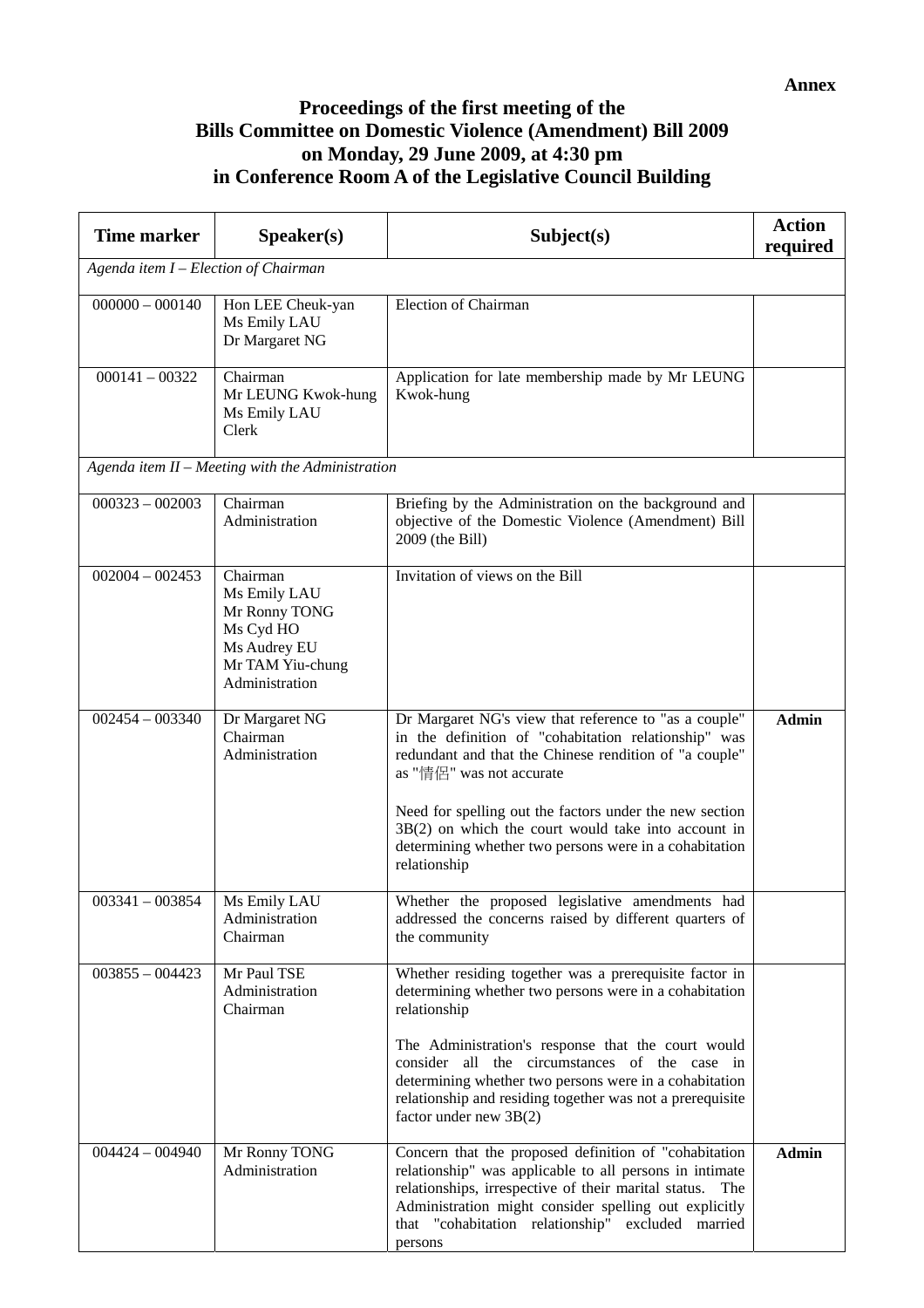| <b>Time marker</b> | Speaker(s)                                     | Subject(s)                                                                                                                                                                                                                                                                                                                                                                                                                                                                                                                                                                 | <b>Action</b><br>required                  |
|--------------------|------------------------------------------------|----------------------------------------------------------------------------------------------------------------------------------------------------------------------------------------------------------------------------------------------------------------------------------------------------------------------------------------------------------------------------------------------------------------------------------------------------------------------------------------------------------------------------------------------------------------------------|--------------------------------------------|
|                    |                                                | The Administration's response that a new definition of<br>"party to a cohabitation relationship" was added to<br>section $2(1)$ , to the effect that party to a cohabitation<br>relationship would not include the spouse or the former<br>spouse                                                                                                                                                                                                                                                                                                                          |                                            |
| $004941 - 005501$  | Mr TAM Yiu-chung<br>Administration<br>Chairman | Rationale for including a minor who did not necessarily<br>have familial relationship with the applicant for an<br>injunction order under the protection of the Bill.                                                                                                                                                                                                                                                                                                                                                                                                      |                                            |
|                    |                                                | The Administration's response that the definition of<br>"specified minor" was an existing definition in the<br>Ordinance, and the definition already included a minor<br>who did not necessarily have familial relationship with<br>Under the proposed amendment to the<br>the victim.<br>definition of "specified minor", the definition would<br>apply to both section 3 and the new section 3B of the<br>Ordinance                                                                                                                                                      |                                            |
| $005502 - 010454$  | Ms Cyd HO<br>Administration<br>Chairman        | Views of Ms Cyd HO that in addition to the factors<br>under the new section $3B(2)$ for determining whether<br>persons were in cohabitation relationships, objective<br>factors such as same-sex marriage or civil partnership<br>contracted outside Hong Kong should be added                                                                                                                                                                                                                                                                                             |                                            |
|                    |                                                | The Administration's response that -                                                                                                                                                                                                                                                                                                                                                                                                                                                                                                                                       |                                            |
|                    |                                                | the factors listed in the new section $3B(2)$ were<br>(a)<br>drawn up with close reference to the rulings made<br>by the court regarding the factors taken into<br>account by the court in determining the existence<br>cohabitation<br>οf<br>relationship,<br>viz.<br>a<br>the<br>relationship of a man and a woman (not married<br>to each other) living together as husband and<br>wife; and                                                                                                                                                                            |                                            |
|                    |                                                | it was not appropriate to add civil partnership<br>(b)<br>registered overseas to the new section $3B(2)$ as it<br>would violate the Administration's policy stance<br>of not recognising same-sex marriage, civil<br>partnership or any same-sex relationship as a<br>matter of legal status                                                                                                                                                                                                                                                                               |                                            |
|                    |                                                | Ms HO's view that during the scrutiny of the Human<br>Organ Transplant (Amendment) Bill 2001, transplant<br>applications involving homosexual couples<br>was<br>discussed, and the Administration had agreed to put on<br>record in the speech during the resumption of Second<br>Reading debate on the Bill the proper interpretation of<br>section 2A of the Human Organ Transplant Regulation<br>in respect of same sex marriages or civil partnership<br>registered outside Hong Kong. The Administration<br>should make reference to the previous approach<br>adopted | <b>Clerk to</b><br>circulate<br>the record |
| $010455 - 011119$  | Dr Priscilla LEUNG<br>Administration           | Views of Dr Priscilla LEUNG that -<br>reference to "civil partnership" should under no<br>(a)<br>circumstances be added to the Bill as it was not<br>acceptable by the majority of the community; and                                                                                                                                                                                                                                                                                                                                                                      |                                            |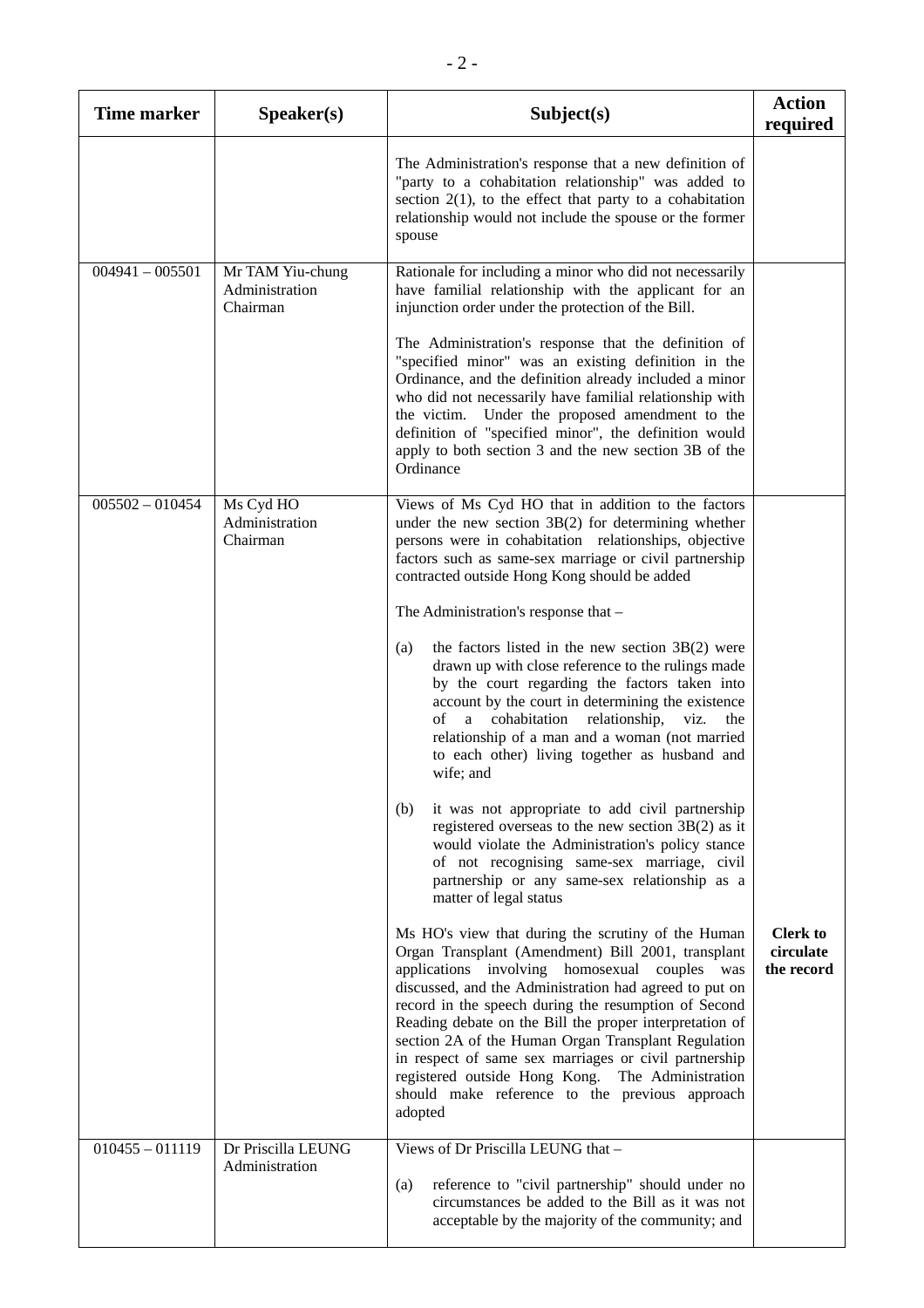| <b>Time marker</b> | Speaker(s)                                      | Subject(s)                                                                                                                                                                                                                                                                                                                                                                                                                                                                                                                                                                                                                                                                                                  | <b>Action</b><br>required |
|--------------------|-------------------------------------------------|-------------------------------------------------------------------------------------------------------------------------------------------------------------------------------------------------------------------------------------------------------------------------------------------------------------------------------------------------------------------------------------------------------------------------------------------------------------------------------------------------------------------------------------------------------------------------------------------------------------------------------------------------------------------------------------------------------------|---------------------------|
|                    |                                                 | while appreciating the Administration's efforts in<br>(b)<br>striking a balance among different views in<br>drafting the Bill, the Administration should make<br>reference to overseas experience and extend the<br>scope of the Bill to all those living under the<br>same roof, in order to protect the vulnerable<br>groups especially the elderly from the threats of<br>domestic violence acts                                                                                                                                                                                                                                                                                                         |                           |
|                    |                                                 | The Administration's response that -                                                                                                                                                                                                                                                                                                                                                                                                                                                                                                                                                                                                                                                                        |                           |
|                    |                                                 | any acts of violence were liable to criminal<br>(a)<br>sanctions under the existing criminal legislative<br>framework. DVO sought to provide additional<br>civil remedies to people in specific relationships<br>against molestation by the other parties in the<br>relationships, taking into account the risk factors,<br>dynamics and special consideration arising from<br>their intimate relationships,; and                                                                                                                                                                                                                                                                                           |                           |
|                    |                                                 | elders who faced violence acts from those who<br>(b)<br>were living together with them under the same<br>roof but with no specific relationships could seek<br>redress under the criminal legislative framework<br>or assistance from the relevant departments, e.g.<br>rehousing arrangement                                                                                                                                                                                                                                                                                                                                                                                                               |                           |
| $011120 - 012014$  | Mr Alan LEONG<br>Chairman<br>Administration     | Rationale for adding "as a couple" to the definition of<br>"cohabitation relationship" as the term was redundant<br>Suggestion of revising the drafting of the definition of<br>"party to a cohabitation relationship" in the proposed                                                                                                                                                                                                                                                                                                                                                                                                                                                                      | <b>Admin</b>              |
|                    |                                                 | section $2(1)$ as this might create confusion to the public<br>The Administration's explanation of the need to include<br>"as a couple" in the definition in order to remove doubts<br>that very good friends or carers and patients who were<br>living together in such relationships and intimate to<br>each other were also covered under the amended DVO                                                                                                                                                                                                                                                                                                                                                |                           |
| $012015 - 012513$  | Mr Frederick FUNG<br>Administration<br>Chairman | Concern that civil partnership would be recognised as a<br>matter of legal status if no express reference was made<br>in the Bill that such relationship would not be<br>recognised                                                                                                                                                                                                                                                                                                                                                                                                                                                                                                                         |                           |
| $012514 - 013449$  | Ms Miriam LAU<br>Administration<br>Chairman     | Views of Ms Miriam LAU that -<br>she supported the legislative proposal during the<br>(a)<br>scrutiny of the Domestic Violence (Amendment)<br>Bill 2007;<br>spelling out expressly the factors in determining<br>(b)<br>whether<br>persons<br>in<br>cohabitation<br>were<br>relationships in the new section 3B(2) would<br>assist the court in determining the scope of<br>applicability of the Ordinance to the parties<br>The checklist would also be useful<br>concerned.<br>to prospective applicants and legal practitioners;<br>reference to "with normal perceptions" in the new<br>(c)<br>section $3B(2)(h)$ was unnecessary as the express<br>reference to the test of a reasonable person in the |                           |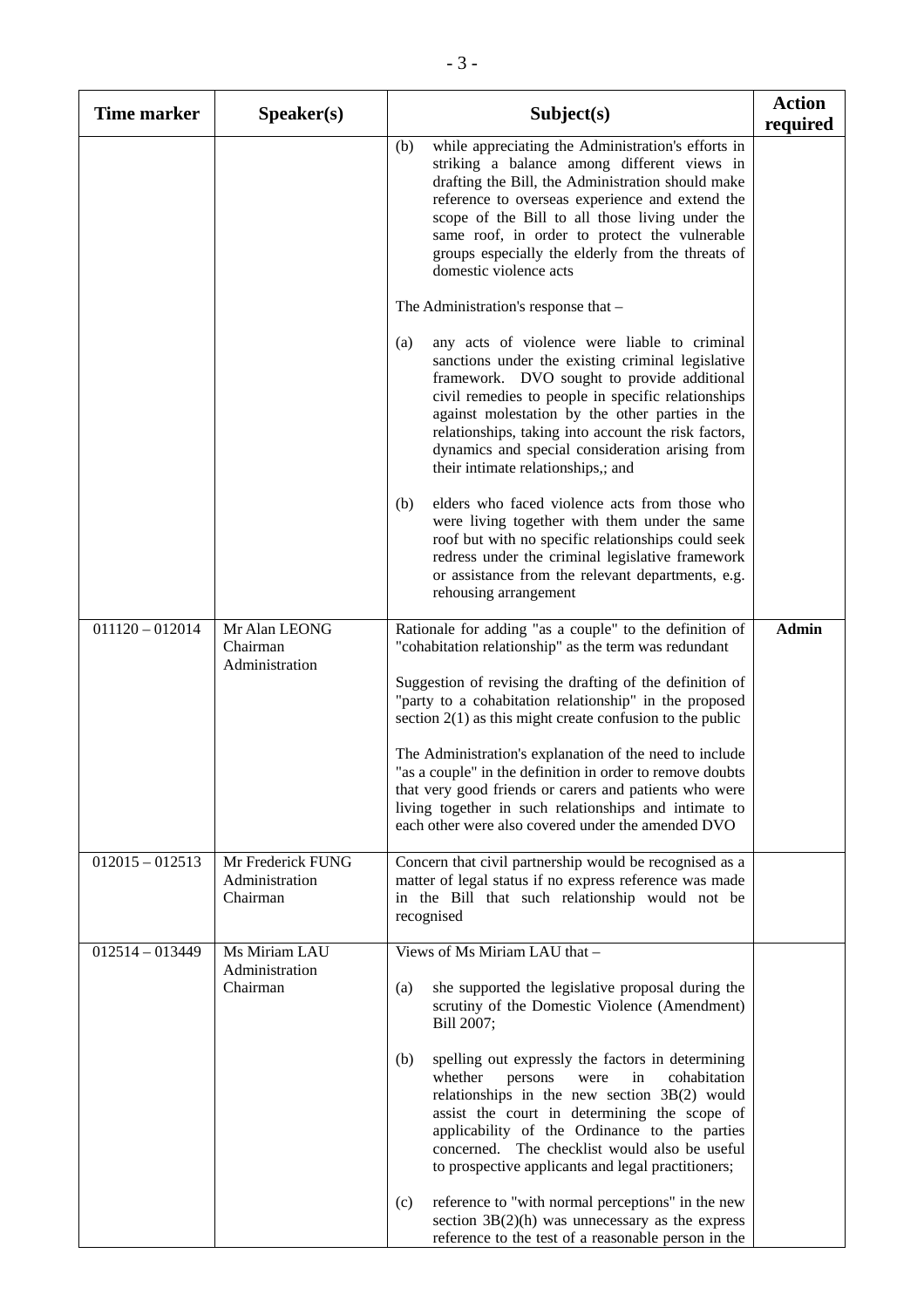| <b>Time marker</b> | Speaker(s)                                       | Subject(s)                                                                                                                                                                                                                                                                                                                                                                                                                                                       | <b>Action</b><br>required |
|--------------------|--------------------------------------------------|------------------------------------------------------------------------------------------------------------------------------------------------------------------------------------------------------------------------------------------------------------------------------------------------------------------------------------------------------------------------------------------------------------------------------------------------------------------|---------------------------|
|                    |                                                  | same provision should have included the quality<br>of normal perceptions; and                                                                                                                                                                                                                                                                                                                                                                                    |                           |
|                    |                                                  | Administration<br>(d)<br>should<br>introduce<br>the<br>the<br>legislation against stalking as recommended by<br>the Law Reform Commission (LRC) to deal with<br>other acts of molestation that were beyond the<br>scope of application of the Bill                                                                                                                                                                                                               |                           |
|                    |                                                  | The Administration's response that -                                                                                                                                                                                                                                                                                                                                                                                                                             |                           |
|                    |                                                  | the expression "in the opinion of a reasonable<br>(a)<br>person with normal perceptions" was found in<br>court rulings on whether a relationship had the<br>quality that was required of a cohabitation<br>relationship; and                                                                                                                                                                                                                                     |                           |
|                    |                                                  | the Constitutional and Mainland Affairs Bureau<br>(b)<br>was studying the LRC's report on stalking                                                                                                                                                                                                                                                                                                                                                               |                           |
|                    |                                                  | The Assistant Legal Adviser was requested to provide<br>information on the case law regarding the factors taken<br>into account by the court in determining whether a<br>relationship in question amounted to a cohabitation<br>relationship                                                                                                                                                                                                                     | <b>ALA</b>                |
| $013450 - 014006$  | Chairman<br>Mr Ronny TONG<br>Administration      | Whether the term "permanence in a cohabitation<br>relationship" was adequate for the court to make a<br>decision regarding application of an injunction order<br>under the proposed section $6(3)$                                                                                                                                                                                                                                                               |                           |
|                    |                                                  | The Administration's response that the requirement for<br>the court to have regard to the permanence of the<br>relationship when<br>considering<br>applications<br>for<br>injunction from a man/woman in cohabitation<br>relationship had been imposed since the enactment of<br>the DVO in 1986. The Administration had retained<br>the same requirement in the amendment bill in respect<br>of the applications from a party to a cohabitation<br>relationship |                           |
| $014007 - 014646$  | Chairman<br>Dr Priscilla LEUNG<br>Administration | Request for information on overseas legislation on civil<br>partnership, if any. The Administration's response was<br>that since civil partnership, same-sex marriage and<br>same-sex relationship were not recognised as a matter<br>of legal status in Hong Kong, the Administration had<br>not conducted any research on overseas legislation of<br>civil partnership for the purpose of amending DVO                                                         |                           |
|                    |                                                  | Ambiguity and redundancy in including the expression<br>"as a couple" in the proposed definition of cohabitation<br>relationship                                                                                                                                                                                                                                                                                                                                 |                           |
| $014647 - 015317$  | Mr Paul TSE<br>Administration<br>Chairman        | Whether there was a need to list the factors in<br>determining whether a relationship amounted to a<br>cohabitation relationship in the new section 3B(2)                                                                                                                                                                                                                                                                                                        |                           |
| $015318 - 015624$  | Ms Miriam LAU<br>Chairman                        | Views of Ms Miriam LAU that -<br>although the drafting style of the new section 3B<br>(a)<br>was long-winded, it would avoid ambiguity in the<br>interpretation of the provisions; and                                                                                                                                                                                                                                                                           |                           |